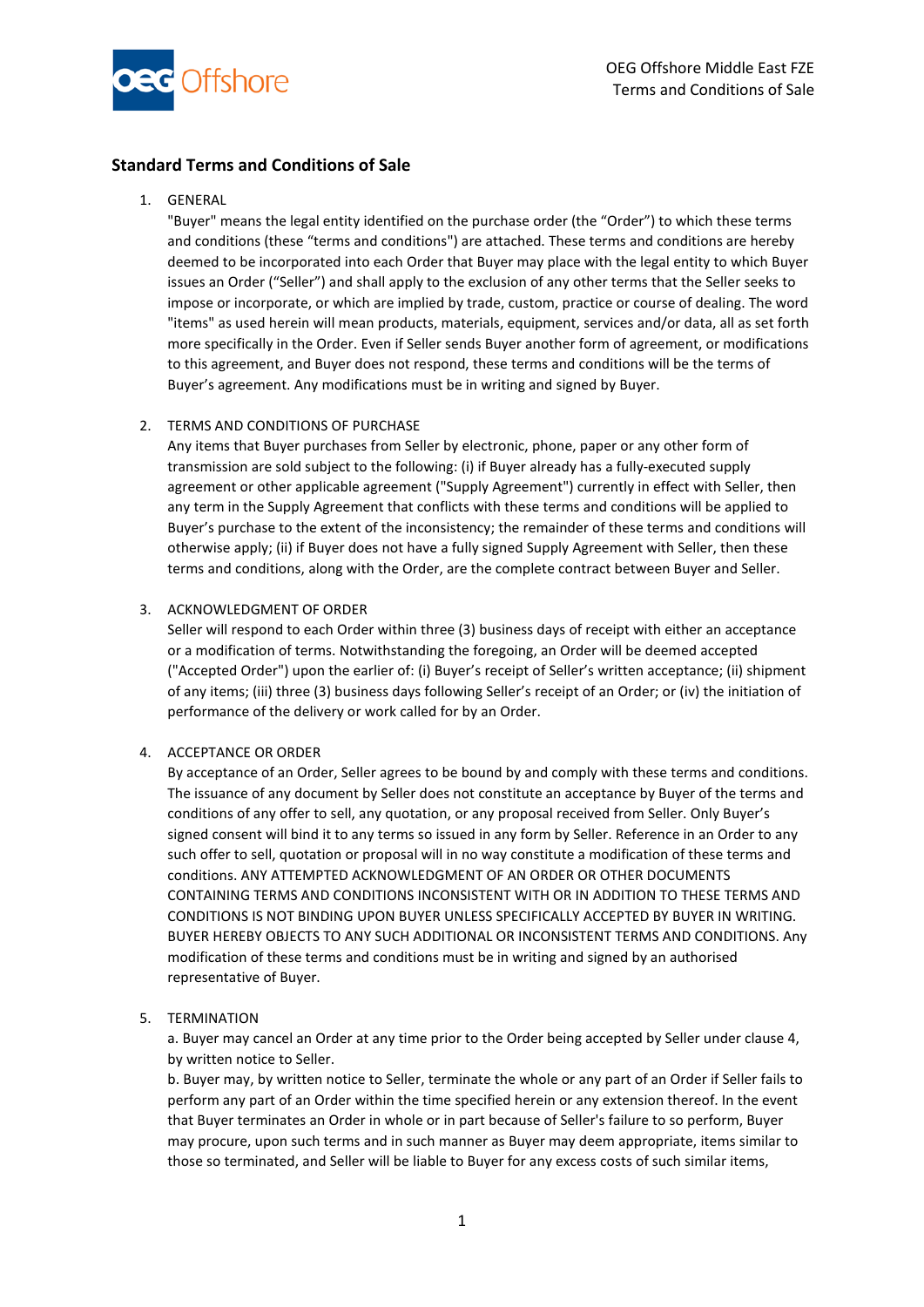

provided that Seller will continue the performance of an Order to the extent not terminated under the provisions of this clause 5

c. Buyer may terminate all or any part of an Order for its convenience by written notice to Seller. Upon such termination for convenience, Buyer and Seller will negotiate reasonable termination charges, which will be identified and, if requested by Buyer, substantiated by Seller within thirty (30) days of termination. Seller agrees that any termination charges will be limited to the irrecoverable cost of materials and labor incurred on ordered items prior to knowledge of such termination. Seller further agrees to take all steps reasonably possible to mitigate such charges and to accept Buyer's determination of the amount and reasonableness of the termination charges payable under this clause.

d. After receipt of notice of termination, as may be directed by Buyer, Seller will transfer title and deliver to Buyer all satisfactorily completed work and, if requested by Buyer, all work in process/progress. The Seller will also immediately cease all work in progress.

e. Upon a material breach of these terms and conditions or the Supply Agreement, the non-breaching party may choose to terminate the Order or the Supply Agreement subject to this clause 5d, without compensation as a result of such termination. In the event a party chooses to terminate, and subject to clause 5e, the breach in question is capable of being cured then the other party will have thirty (30) days within which to cure such breach prior to termination. If the party cures the material breach within that time, then the non-breaching party may not exercise its right to terminate the Order or the Supply Agreement (as applicable).

f. In the event that Buyer determines, in its sole judgment, that Seller has failed to comply in any respect with clauses 7, 10, 11 or 13 of these terms and conditions, then Buyer will be deemed to have committed a breach that is incapable of being cured and the Seller will have the right immediately to terminate the Order and/or the Supply Agreement without any compensation to Seller as a result of such termination.

g. If Seller ceases to conduct its operations in the normal course of business, if Seller is unable to meet its debts as they fall due; or if any proceeding under the bankruptcy or insolvency laws is brought by or against Seller; or a receiver and/or manager, controller, administrator, statutory manager, provisional liquidator or liquidator is appointed in respect of the Seller or any of its assets, or is appointed or applied for; or an application, petition or order is made or resolution passed for winding up the Seller; or notice is given of a meeting of the Seller's creditors for the purposes of a deed or scheme of arrangement; or an assignment for the benefit of creditors is made by Seller or the Seller commences negotiations with all or a class of its creditors with a view to rescheduling any of its debts, Buyer may terminate an Order, these terms and conditions and the applicable Supply Agreement without liability except for deliveries previously made or for items covered by an Order then completed and subsequently delivered in accordance with the terms of the Order.

h. The rights and remedies of Buyer provided in this clause 5 will not be exclusive and are in addition to any other rights and remedies provided by law or under these terms and conditions.

## 6. INSPECTION AND REJECTION

a. Items will not be deemed to have been accepted until actual acceptance by Buyer in writing. Buyer will have the right to reject or return any item that fails to meet the Specifications, as defined herein, or requirements set forth on the face of or attached to the Order or the applicable Supply Agreement. b. Buyer will have the right, but not the obligation, to inspect and test all items, supplies, equipment materials, process, and workmanship at all times and places, and in any event prior to acceptance. c. If any inspection or test is made by Buyer on the premises of Seller or its supplier, Seller without additional charge will provide reasonable facilities and assistance for the safety and convenience of Buyer's inspectors.

d. Seller will provide and maintain an inspection and testing system acceptable to Buyer covering the items hereunder. Records of all quality procedures and test data, and samples of each lot of shipped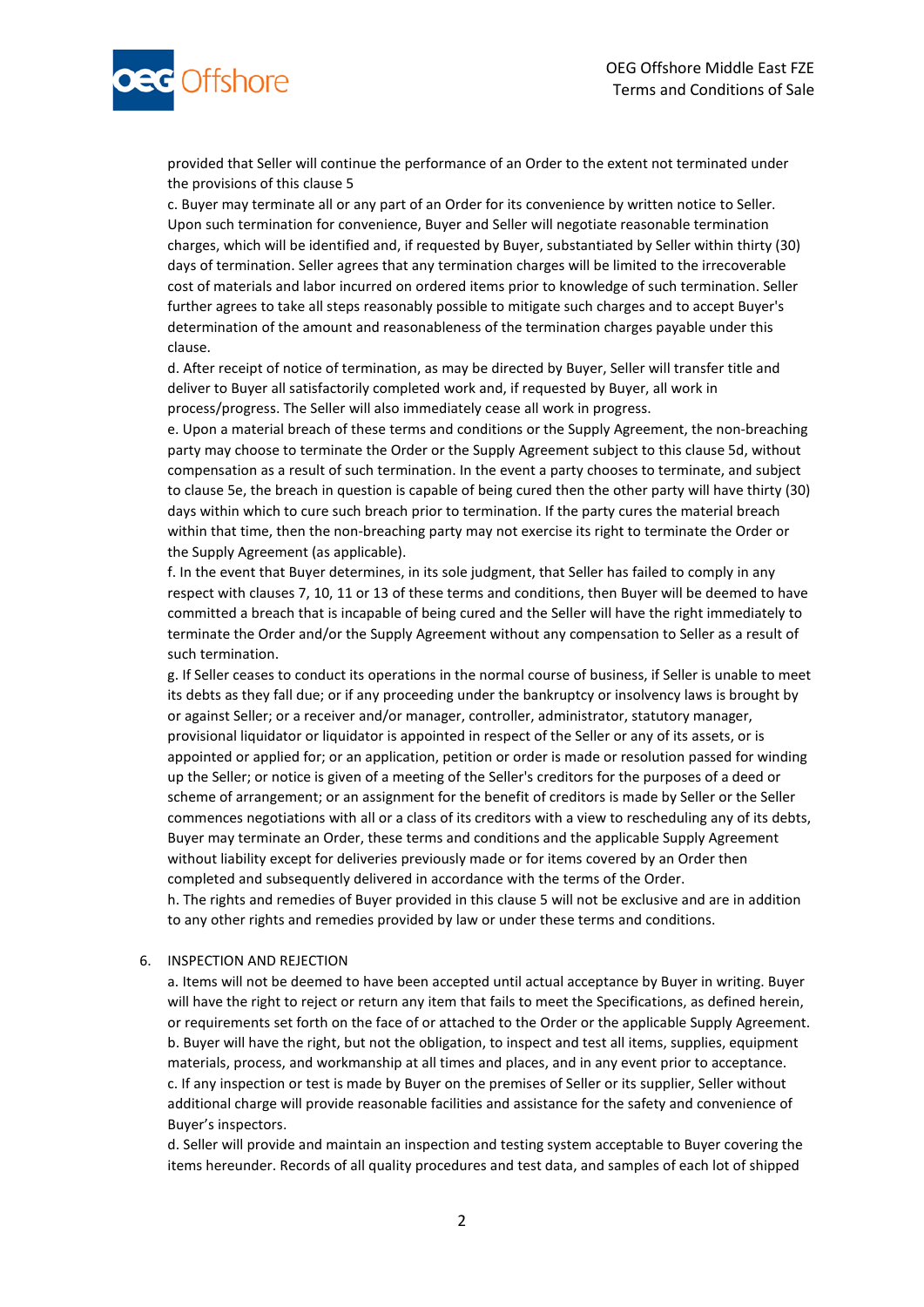

items by Seller will be kept complete and available to Buyer during performance of Seller's obligations and for two (2) years after completion of such Order.

e. Whether or not Buyer inspects or tests items, Seller will not be relieved from any responsibility regarding defects or other failures to meet Order requirements which may be subsequently discovered, including latent defects.

f. Seller will permit Buyer or its representatives to have reasonable access to locations where the work is performed in order to assess (i) work quality; (ii) conformance with Buyer's Specifications or requirements; and (iii) compliance with Seller's representations, warranties and covenants under this Contract.

g. The rights and remedies of Buyer provided in this clause 6 will not be exclusive and are in addition to any other rights and remedies provided by law or under these terms and conditions.

#### 7. WARRANTIES

a. Seller warrants that all item(s), unless otherwise specified, furnished hereunder will be free of any claim or encumbrance of any nature by any third person (including without limitation third party intellectual property claims) and that Seller will convey good marketable title thereto. b. Seller warrants that all items(s) furnished hereunder, unless otherwise specified, will be (i)\_ new, of merchantable quality, of satisfactory quality (within the meaning of the Sale of Goods Act 1979, as amended) and fit for any purpose held out by the Seller or made known to the Seller by the Buyer expressly or by implication, and in this respect the Buyer relies on the Seller's skill and judgement, in correspondence with their description, free from defects in design, materials, labelling, operating instructions, and workmanship and shall remain so for the time frames set out in paragraph (e) immediately below, including in the case of software (or items containing software) free from malware, viruses, worms and other destructive codes; (ii) fit for any usual or customary purpose and fit for any particular purpose specified in an Order by Buyer; (iii) provided in strict accordance with the specifications, samples, drawings, designs or other requirements (the "Specifications"), if any, provided by Buyer; (iv) safe, and are properly and safely packed and labelled so that they can be delivered to Buyer's stores, distribution centres or warehouses in good and merchantable condition; and (v) comply with all relevant and applicable laws.

c. Seller warrants that all services provided hereunder will be performed in a competent manner and will be fit for any usual or customary purpose and fit for any particular purpose set forth in the Order. d. Seller warrants that the items will comply with all applicable statutory and regulatory requirements relating to the manufacture, labelling, packaging, storage, handling and delivery of the items. e. Any item covered by an Order which, under normal operating conditions, proves defective in material or workmanship, or fails to perform in accordance with the Specifications, or otherwise is not in conformity with the requirements of the Order, applicable Supply Agreement or these terms and conditions, within 12 months from the date of Buyer's acceptance or 18 months after shipment, whichever is earlier, will be at Buyer's option and at Seller's expense: (i) rejected and returned to Seller with the purchase price promptly refunded to Buyer; (ii) removed by Seller and replaced with conforming items; or (iii) repaired by Seller without delay. In addition, Seller will reimburse Buyer for damages for the testing, storage, disposal, material replacement, reformulating, processing, labor and freight incurred by Buyer, its customers or other privities due to such defective item. This warranty period is extended for the period the item is defective or fails to perform in accordance with the Specifications. Any repairs or replacements made pursuant to this warranty will be subject to an extended warranty of one (1) year from the date thereof. This remedy is in addition to any other right or remedy to which Buyer may be entitled by law or in these terms and conditions.

f. In the event Seller fails to make the necessary removal, replacement or repair within a reasonable time after notice, Buyer may, at Seller's expense, make or cause such repairs or replacement to be made.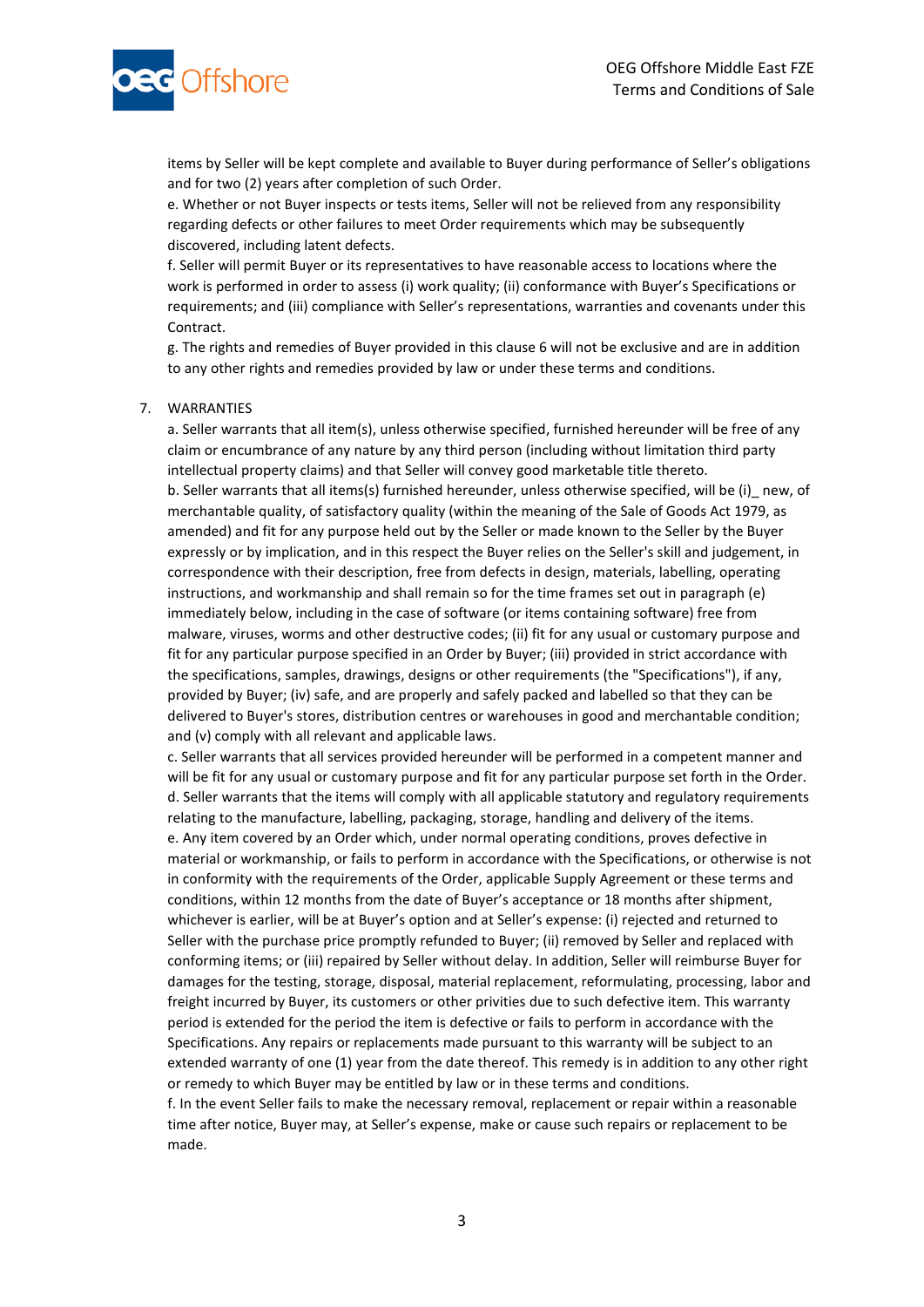

g. Buyer's inspection and acceptance of the items will not diminish or limit Seller's obligations under this clause.

## 8. CHANGES

Buyer may, at any time prior to shipment, request changes with the general scope of an Order in any one or more of the following: (i) method of shipment or packing; (ii) time and/or place of delivery; and (iii) the quantity of items ordered. If such change is made within ten (10) days of scheduled shipment of an accepted Order and causes a material increase or decrease in Seller's costs required to perform Buyer's requested change, an agreed upon equitable adjustment will be made and the accepted Order will be modified accordingly. Seller will not implement such change request until such time as resolution of any adjustment occurs. In the event a party wishes to modify the applicable specifications or otherwise alter the scope of the services provided hereunder (a "Change"), such party will submit a written proposal to the other party describing such desired Change, including the scope and impact of the Change on the existing project. The other party will reject or accept the proposal in writing within a reasonable period of time, but in no event more than ten (10) days after receipt of the proposal. In the event the proposal is rejected, the writing will include the reason for the rejection. In the event the proposal is accepted, the parties will determine and finalize the additions or modifications to be made to the agreement or to the applicable Specifications thereto (including the fees and delivery timeline). Any such addition or modification will be set forth in a written Change order signed by both Parties (a "Change Order"), which Change Order will become part of the agreement between the parties. Neither party will be obligated to accept a proposal submitted by the other party pursuant to this section; provided both parties will use commercially reasonable efforts to consider and accommodate all reasonable Change requests. Neither party will have any obligation to provide any service or otherwise act pursuant to any proposal submitted by the other party pursuant to this section, except to the extent such proposal is set forth in a fullyexecuted Change Order.

## 9. ASSIGNMENT

Seller will not assign or sub-contract any of its rights obligations under, except with Buyer's prior written consent. Any such assignment or delegation of obligations, including subcontracting, will be void. Seller will not subcontract any obligation under this Order without consent of Buyer and in no event will Seller enter into any contract, understanding or arrangement for the purpose of evading its obligations under this Order. Buyer in its sole discretion may assign its rights hereunder to its affiliates or to third-party purchasers.

#### 10. COMPLIANCE WITH LAWS

a. Seller agrees that it will perform all activities required under this Order and deliver the items required hereunder in compliance with all applicable laws, rules and regulations. In addition, Seller agrees that it will take appropriate actions to protect local environmental quality. b. Without limiting the generality of clause 10(a) above, Seller agrees, Seller will comply with all laws regarding improper or illegal payments, gifts or gratuities including without limitation the Bribery Act 2010. Seller agrees not to pay, promise to pay or authorise the payment of any money or anything of value, directly or indirectly, to any person or entity for the purpose of illegally or improperly inducing a decision or obtaining or retaining business or any advantage in connection with this Order. c. Without limiting the generality of clause 10(a) above, Seller agrees that it has not engaged in any sharing or exchange of prices, costs or other competitive information or undertaken any other collusive conduct with any third party supplier or bidder in connection with the preparation or submission of any bid or proposal to Buyer or the negotiation of this Order.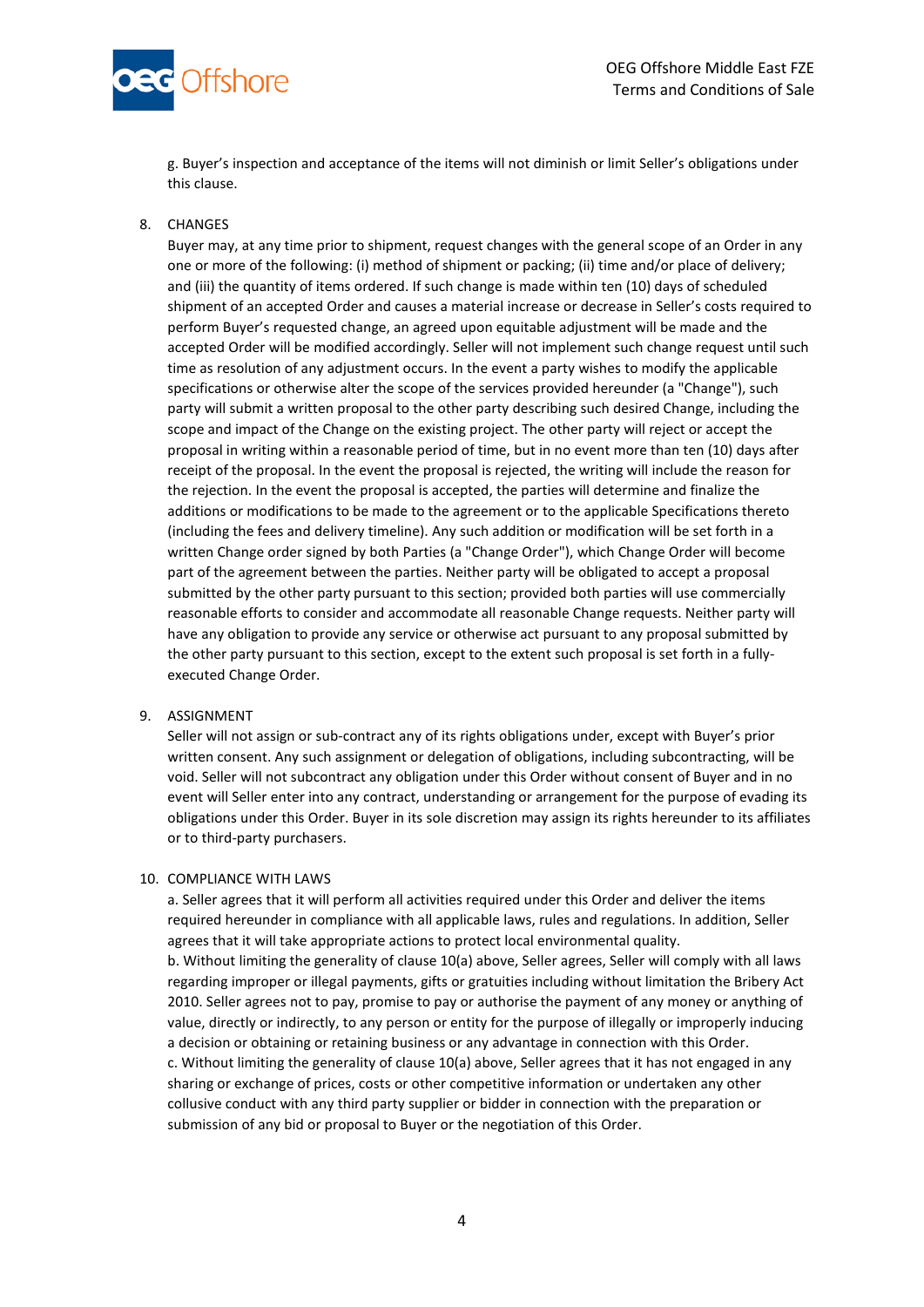

## 11. CONFIDENTIALITY OF INFORMATION

Seller will not disclose any information relating to an Order or any of Buyer's information received in any manner under or in relation to an Order to any person not authorised by Buyer in writing to receive it. Seller will use the information supplied by Buyer only to accomplish work covered by the Order and for no other purpose. Upon completion or termination of the Order, all information will be returned to Buyer. Seller will not make any announcement, take or release any photographs (except for its internal operation purposes for manufacture and assembly of the goods or the performance of services), or release any information concerning this Order or any part thereof, to any member of the public, press, business entity, or any official body except as required by applicable law, rule, injunction or administrative order, unless prior written consent is obtained from Buyer.

#### 12. RIGHTS, REMEDIES AND CONSTRCTION

a. The Supply Agreement (if any), the Order, these terms and conditions, and all plans, Specifications, and other documents referred to herein or therein constitute the entire agreement between the parties relating to the matters referred to herein or therein. The Order and these terms and conditions may not be released, discharged, abandoned, changed, renewed, extended or modified in any manner, orally or otherwise, except by an instrument in writing signed by a duly authorised representative of Buyer. Neither course of performance, nor course of dealing, nor usage of trade will be used to modify, qualify, explain or supplement any of the terms of these terms and conditions. b. All remedies available to Buyer under the Supply Agreement, the Order or these terms and conditions are cumulative and may be exercised concurrently or separately; the exercise of any one remedy will not be deemed an election of such remedy to the exclusion of other remedies. c. Any failure by Buyer any time, or from time to time, to require the performance by Seller of any other items and conditions of the Order or these terms and conditions will not constitute a waiver by Buyer of the particular terms and conditions and will not affect or impair said terms or conditions in any way.

d. Each of the provisions of these terms and conditions will apply to the full extent permitted by law, and the invalidity in whole or in part of any provisions will not affect the remainder of such provision or any other provision.

e. Consequential Damages. Buyer may rent, lease or sell items to others. Seller's failure to manufacture items in accordance with the Specifications or to deliver items in accordance with delivery instructions may cause Buyer to lose profits, revenue and/or goodwill and may expose Buyer to claims from its customers and others ("Consequential Damages"). If the items are not manufactured in accordance with the Specifications or delivered in accordance with the delivery instructions, Buyer will be entitled to recover Consequential Damages and any other loss that it suffers from Seller and to enforce any other remedy Buyer may have under these terms and conditions or applicable law. Buyer, on the other hand, will not be liable to Seller for consequential or special damages arising out of this Agreement or its performance pursuant hereto.

#### 13. INTELLECTUAL PROPERTY

a. The Specifications, all intellectual property rights in the "HOOVER FERGUSON" name and logo and in any drawings, designs, reprints, patterns, technical information, data, translations, samples, tools or equipment and in all specifications or data relating thereto furnished to Seller or prepared or made by Seller, Seller's employees, agents or sub-contractors for the purpose of fulfilling the Order will vest in and remain Buyer's property and any property which is the subject of such intellectual property rights will be returned to Buyer immediately on request.

b. Unless otherwise agreed to in an applicable Supply Agreement, all drawings, models, specifications, and other documents prepared by Seller in connection with the items or services required by an Order will become Buyer's property (Seller hereby assigns any and all rights thereto) and will be delivered to Buyer upon completion of the service or delivery of the items required by the Order, or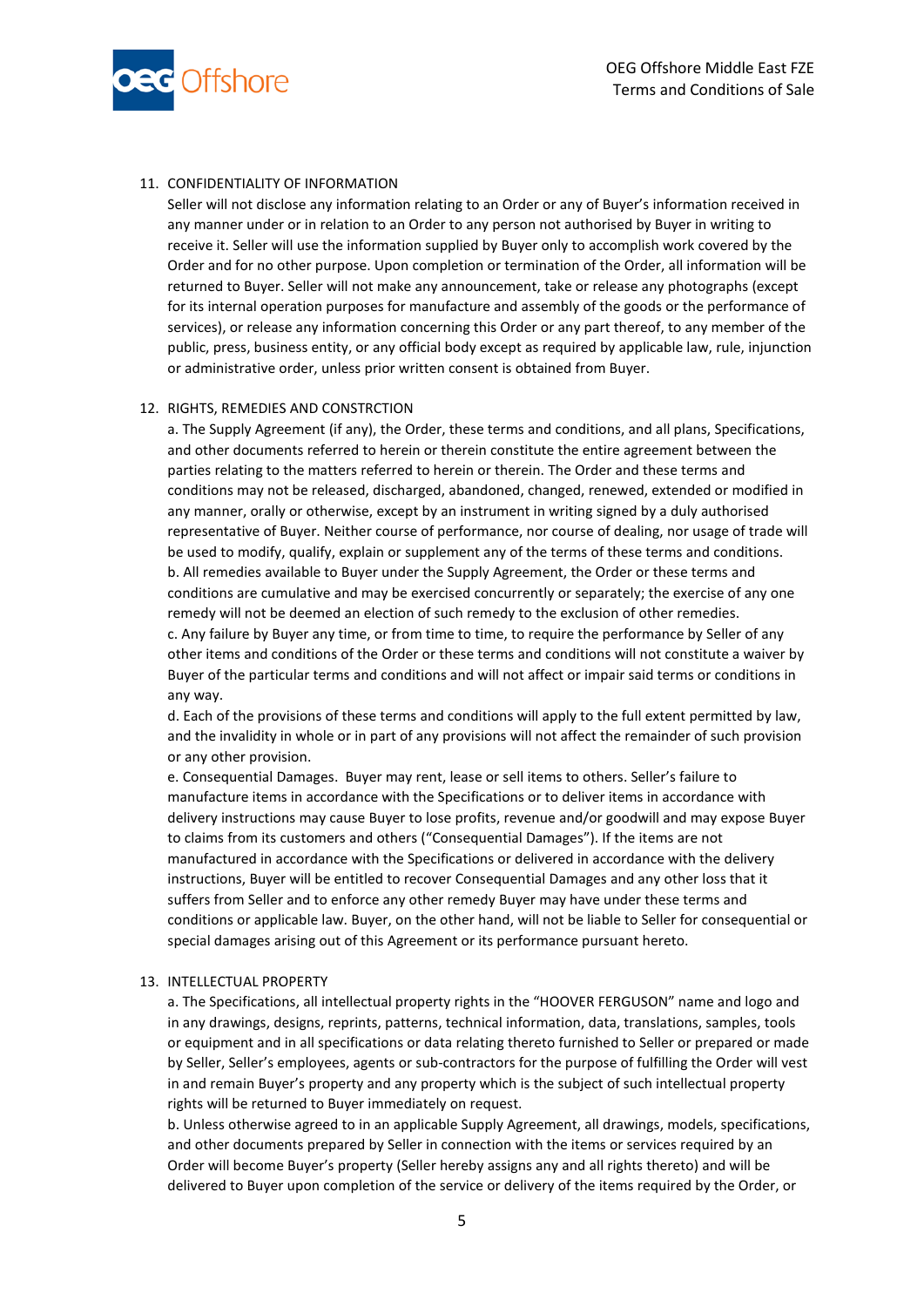

upon termination, abandonment, or postponement of the Order. Buyer will thereafter have full right to use such documents for any purpose without any claim on Seller's part for additional compensation for such use. Seller will not place any restrictive legend or proprietary notice on such documents inconsistent with the proprietary rights of Buyer, and Seller hereby authorises Buyer to obliterate or disregard any such legend or notice appearing on such documents. c. Seller warrants that the sale or use of the item(s) covered by an Order will not infringe or contribute to the infringement of any patents, trademarks, copyrights or other intellectual property rights, whether in the United Kingdom or in other countries. Seller agrees to defend and indemnify, and keep indemnified, Buyer against every suit for any such alleged infringement which may be brought against Buyer and/or its employees, agents, customers or other privities, and to pay all expenses and fees (including legal fees) which will be incurred in defending, and all costs, damages, profits or other recoveries in every such suit. If any item or part thereof is held to constitute an infringement, Seller will, at its expense, obtain for Buyer a license to use the item, or replace or modify the item in a manner satisfactory to Buyer so as to avoid the infringement without any degradation in performance.

## 14. QUALITY

All items must be of good quality, manufactured and assembled strictly in accordance with the Specifications and requirements on the face of, attached to, or expressly incorporated herein or by reference in the Order.

#### 15. CUSTOMS AND TRADE

a. Seller as Importer of Record: Unless otherwise provided on the front of this Order or in a writing signed by Buyer, Seller agrees that Buyer will not be a party to the importation of the items, that the transaction(s) represented by this Order will be consummated subsequent to importation, and that Seller will neither cause nor permit Buyer's name to be shown as "importer of record" on any customs declaration, unless otherwise specifically agreed to in writing by Buyer. Where Seller is importer of record, the purchase price is inclusive of all duties and other costs of customs clearance.

b. Buyer as Importer of Record: If the front side of this Order or a separate writing signed by Buyer indicates that Buyer is importer of record, Seller will provide all information needed to effect customs entry into each country into which the goods are to be imported, except information within the exclusive possession of Buyer, which will be provided to Seller by Buyer. Where Buyer has provided Seller with information on the tariff classification, rate of duty, or value of the imported articles, such information will appear accurately on the Customs Invoice.

c. Drawback: Seller will provide such documentation and other assistance as Buyer may request to allow Buyer to claim drawback of duties and taxes on purchased products or articles manufactured from purchased products.

d. Origin and Duty Preferences: Seller will accurately indicate the country of origin of the product or products sold hereunder on the customs invoice and other applicable documentation. When requested by Buyer, Seller will execute such documents as may be necessary to allow Buyer to claim duty preference under any and all applicable programs.

e. Antidumping and Countervailing Duties: Seller warrants that all sales hereunder are made in circumstances that will not give rise to the imposition of anti-dumping duties, countervailing duties, or similar levies under the law of any country to which the goods may be exported.

f. Technical Data: Seller warrants that all transfers of goods and data received from Buyer will be conducted in compliance with all laws that apply to any goods or technical data supplied by Buyer in connection with this Order.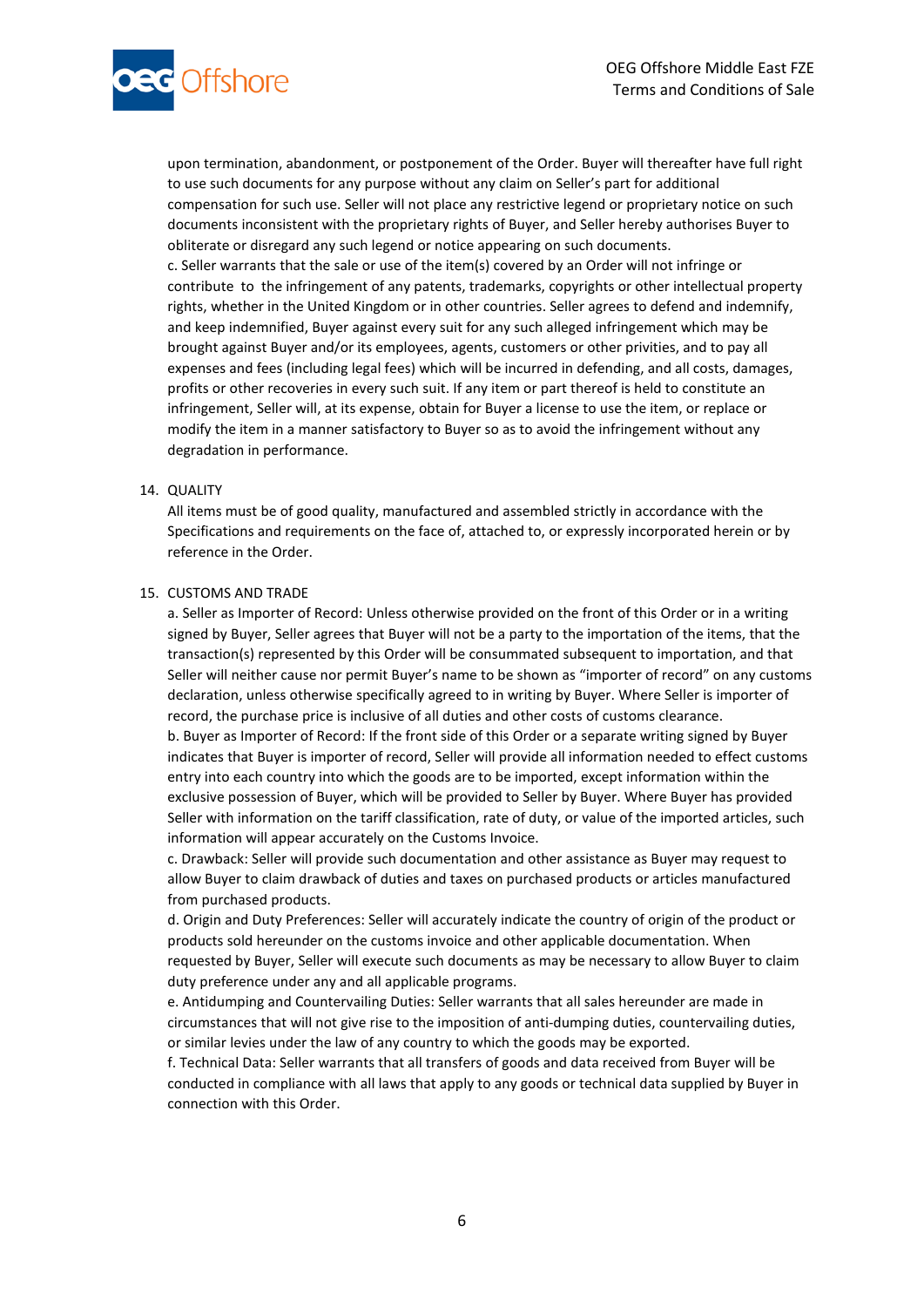

## 16. PACKAGING/TRANSPORTATION/DELIVERY

a. The items must be properly packed, marked and delivered strictly in accordance with the delivery instructions and other terms on the face of, attached to or expressly incorporated by reference in this Order. Each shipment must be accompanied by a packing list showing Buyer's Order number, the item count and description of the items. Buyer's counts will be final with respect to shipments without packing lists.

b. Except for delays caused by Buyer and force majeure, TIME IS OF THE ESSENCE WITH RESPECT TO DELIVERY UNDER EACH ORDER DEEMED ACCEPTED AS SET FORTH ABOVE.

c. No charges for unauthorised transportation will be allowed.

d. Title to the items passes to Buyer upon the earlier of payment by the Buyer or delivery of the items to the destination point designated by Buyer. Risk in the items passes to Buyer upon delivery of the items to the destination point designated by Buyer. Seller will reimburse Buyer for loss or damage to the items while in Seller's possession or until title passes.

e. Delivery will occur upon arrival at Buyer's designated delivery facility or location.

f. In the event Seller for any reason anticipates difficulty in complying with the required delivery date, it will promptly notify Buyer thereof in writing and will use all commercially reasonable efforts to deliver the items under such Order on or as soon as reasonably possible after the required delivery date. Buyer reserves the right to refuse deliveries made in advance of the delivery schedule, and Seller will be responsible for all charges in connection therewith. If Buyer agrees to accept deliveries after the date of delivery has passed, Buyer will have the right to direct Seller to make shipment to the delivery point set forth in the Order by the most expeditious means, and the total cost of such expedited shipment and handling will be borne by Seller. Acceptance of late deliveries will not be deemed a waiver of Buyer's right to hold Seller liable for any resulting loss or damage, nor will it act as a modification of Seller's obligation to make future deliveries in accordance with the delivery schedule.

g. In the event that Seller fails to meet the delivery date of an Order, Buyer will have the right to procure a replacement item and Seller will be responsible for any direct costs (such as labor, transportation, processing, reformulation, replacement material costs and customer claims) incurred by Buyer due to such delay in delivery. Buyer will use commercially reasonable efforts to mitigate any costs which it incurs as a result of Seller's failure to meet its delivery obligation in accordance with this clause 16(g). In the event Buyer has ordered or procured replacement item as a result of Seller's delay, Buyer will have no obligation to accept Seller's late delivery of the Order. If Seller's failure to deliver under an Order continues for more than fifteen (15) consecutive days beyond the delivery date or more than two (2) incidents per calendar year, Buyer will also have the right to terminate the Order without further obligation to Seller.

h. The Buyer is not obliged to accept the delivery of or liability for Goods that may be regarded as dangerous or hazardous unless the Seller has notified the Buyer of such a delivery in writing prior to the date of delivery.

## 17. PRICING

a. Prices for the item(s) covered under an Order are stated in the currency set forth in the Order and are firm, fixed and are not subject to increase for the duration of the Order period, except as provided in clause 17(d) below. No charge will be made by Seller to Buyer for any containers or other packaging, materials or services furnished by Seller in connection with the items covered by the Order.

b. Unless prohibited by law, Seller will separately indicate on its invoice(s) any federal, state or local tax, transportation tax, or other tax (including VAT), levy or duty, that is required to be imposed upon the items ordered by reason of their sale or delivery.

c. Seller warrants that it is selling at the lowest or most favourable prices it offers purchasers for goods, equipment, or services of the same or similar quality to that herein ordered.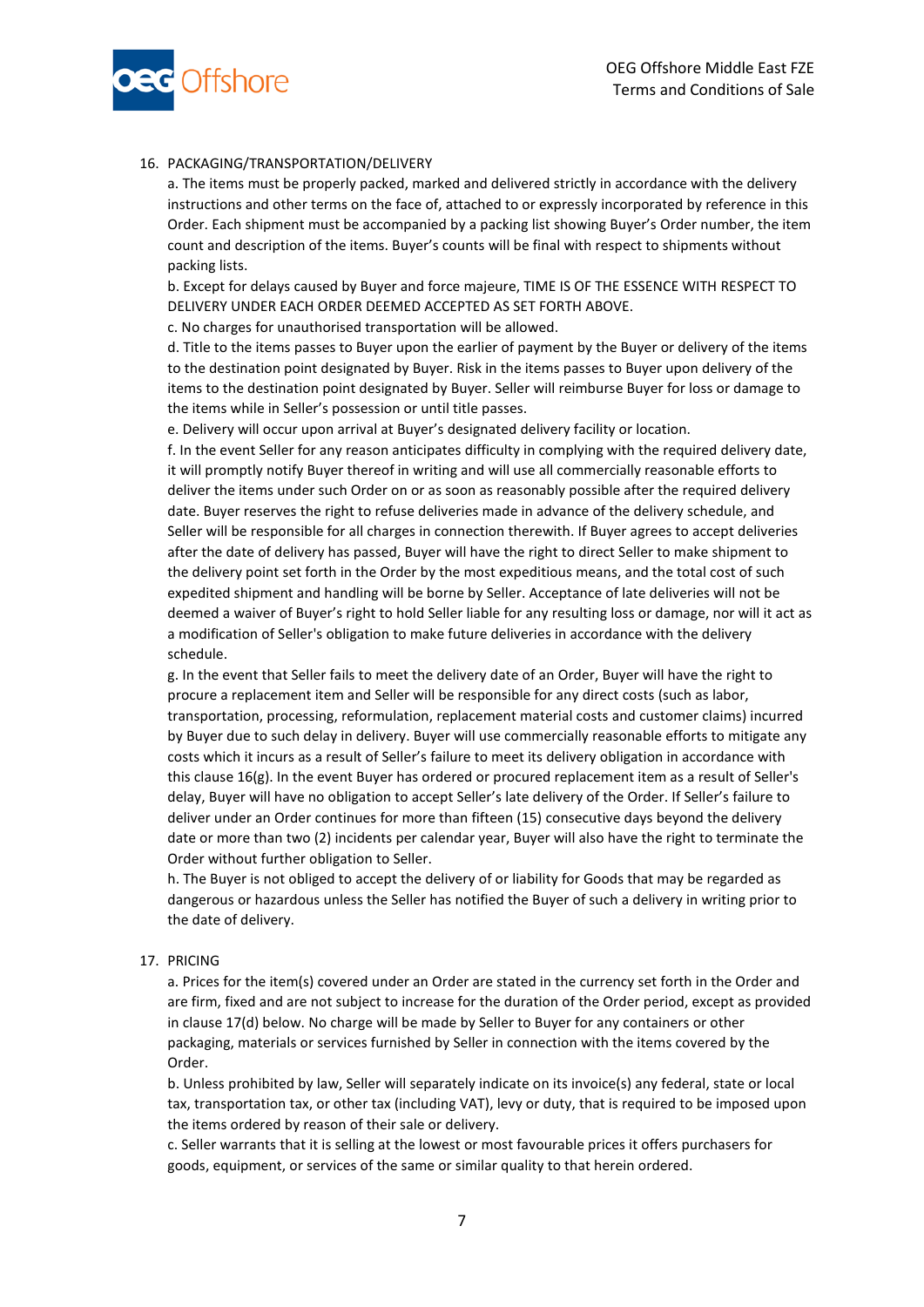

d. If at any time during the term of an Order, a third party makes a competitive offer to sell items pursuant to one or more terms (including, without limitation, price, volume, quality and/or payment terms) that are more favourable to Buyer than the terms then in effect under the Order (the "Favourable Terms"), and Buyer provides written notice thereof to Seller, and Seller fails to meet such Favourable Terms for the quantity of items subject to the third party offer within fourteen (14) days of receipt of Buyer's notice, then Buyer may, at its option, purchase items from such third party on the Favourable Terms. In such event, Buyer and Seller will be released from their respective obligations under the Order with respect to any and all quantities of items that can be supplied by said third party on such Favourable Terms. There is no limit on the number of times Buyer may exercise its rights under this clause 17(d).

#### 18. SERVICES AT BUYER'S LOCATION

a. If Seller is to perform services on Buyer's property then Seller will conform strictly to all of Buyer's site rules and regulations. It will be Seller's obligation to obtain a copy of such rules from Buyer prior to the commencement of any work on site.

b. Prior to the performance of any work on Buyer's premises, Seller will obtain and maintain at all times comprehensive general liability, property damage, and employers liability insurance with the following minimum coverages: (1) workers compensation insurance in accordance with the requirements of the applicable laws of the jurisdiction in which the work is to be performed; (2) employers liability insurance required by applicable laws of the jurisdiction in which the work is to be performed subject to a minimum coverage amount of AED50,000,000; (3) a comprehensive general liability policy with a single limit of AED100,000,000 per occurrence and AED100,000,000 in the aggregate for bodily injury and property damages; (4) Automobile insurance for owned or hired vehicles covering bodily injury, including death and/or property damage with a single limit of AED50,000,000 each occurrence and aggregate of AED100,000,000; and (5) umbrella coverage which will exceed the underlying limits of insurance coverages required herein pursuant to a comprehensive excess indemnity policy (commonly referred to as an "Umbrella" policy) with aggregate limits of AED250,000,000. All insurance required to be carried by Seller will be with a company licensed in the jurisdiction in which the work is performed and which is acceptable to Buyer. No such insurance will be deemed to be in effect until such time as satisfactory certificates thereof are delivered to Buyer, containing therein provisions requiring the insurance carrier to notify Buyer at least thirty (30) days prior to any expiration or termination of, or material change to the policy. All certificates will be delivered to Buyer prior to commencing any of the work. In addition, all such policies will name Buyer as an additional insured and will contain a waiver of subrogation against Buyer. Seller will also require from all of its subcontractors insurance with the same coverages and limits specified above for Seller.

#### 19. INDEMNIFICATION

To the fullest extent permitted by applicable law, Seller will defend, indemnify, hold harmless and reimburse Buyer, its officers, directors, employees, agents, customers and assigns from and against all suits, actions, or proceedings, at law or in equity, and from all claims, damages, losses and expenses, including, without limitation, lawyers' fees (on a solicitor own client basis), consultants fees, experts fees, including, without limitation, claims for personal injury and property damage, arising out of, related to, or resulting from (a) Seller's non-compliance with the applicable Supply Agreement, (b) Seller's non-compliance with the provisions of an Order, in particular, clauses 4 and 7 of these terms and conditions, (c) Seller's use, control, ownership, or operation of its business and any Seller facility, (d) Seller's handling, treatment, storage, or disposal of raw materials, intermediates, final products, or wastes, (e) occupational safety and health matters, or (f) Seller's failure to comply with all applicable laws. Buyer's inspection and acceptance of the items will not diminish or limit Seller's obligation under this clause.